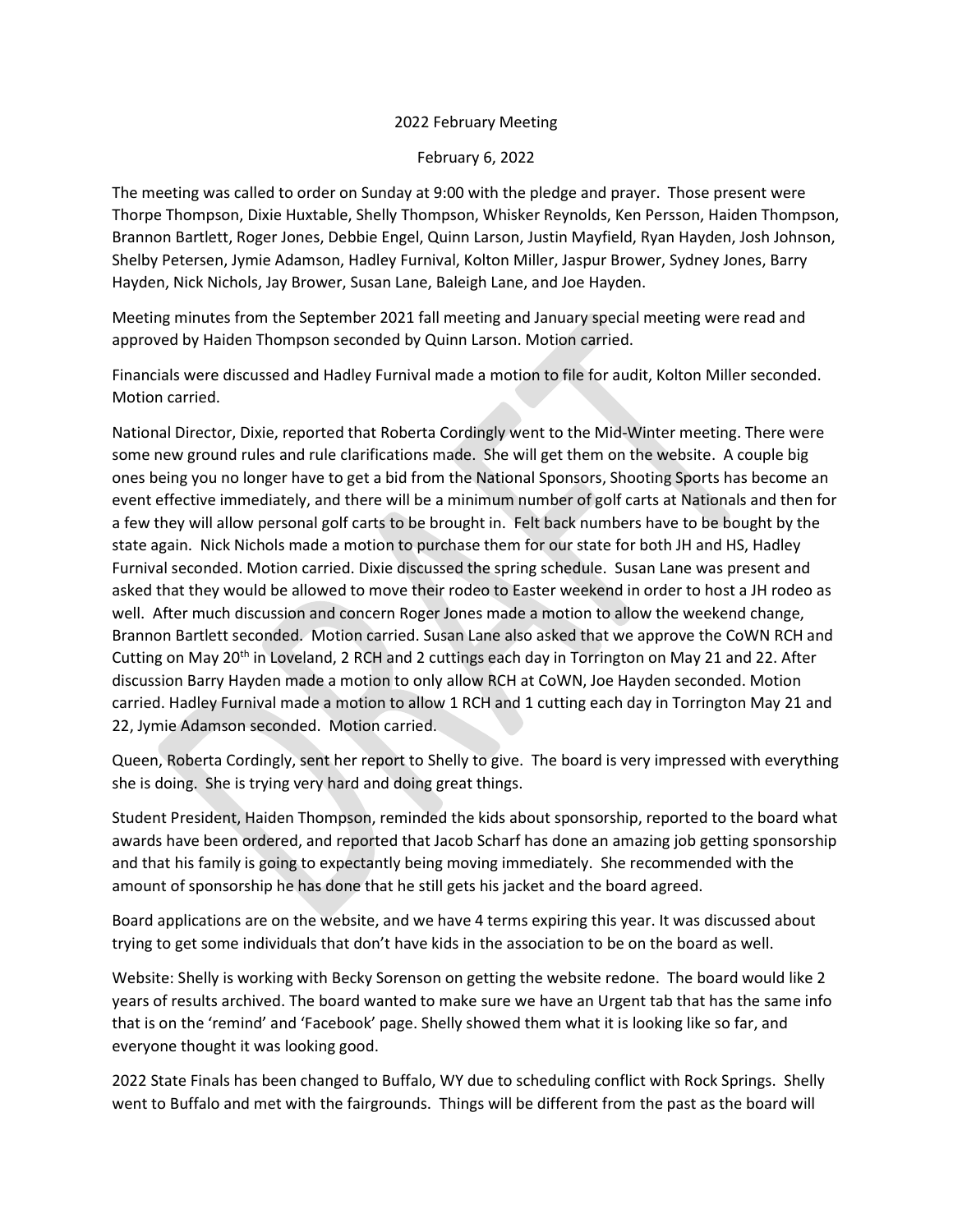have to make sure everything is set up. For example scholarship interview tables, banquet tables, etc.…, we will also be responsible for all trash clean up and stall cleaning. There is a 4-H club that would do the stall and trash clean up. The board asked Shelly to arrange this and check with them and see if they would come out once a day for the grandstands. We will charge a usage fee of \$20 per contestant to help pay for this. Covered stalls will be \$75, uncovered \$60, camping \$100, jackpot will remain at \$50 and mandatory, and stock fees will be \$90 this year to try and help cover the high prices of stock. With the minimum number of camping the adult board and student board with get first choice of camping spots. The remainder with be first come first serve. The board will let Shelly know if they want a spot. Shelly will check with Lisa Bellus and see if she would take care of the camping and stalls. They want to check with Bart and see what he would charge for all of the ground prepping for finals. We had someone contact us about being the official photographer and the board agreed to this as long as there was no fee to us. Haydens are working on the cattle and judges for the RCH and Cutting. Debbie Engel made a motion to have Thorpe Thompson as the arena director, Ryan Hayden seconded. Motion carried. Whiskers Reynolds and Josh Johnson will take care of getting people to help with the timed event stock side, Brannon Bartlet and Jay Brower will take care of the rough stock, and Shelly will take care of getting 5 kids to help and pay them \$200 each. Zach will work on trying to get a better rate on hotels. If there is an issue at Nationals with not enough camping spots, we will do the same as we have in the past. Brannon Bartlet brought up issues with the bull fighters and unsafe issues. After much discussion Dixie Huxtable made a motion that bull fighters will need to submit an application to the board for approval or have their pro card effective immediately; Brannon Bartlett seconded. Motion carried.

Stock Bids will be uploaded to the website. Please let anyone interested know.

Mandatory Meeting: There will be a mandatory meeting and equipment check at Laramie's HS and JH rodeos.

JH State Finals will be running the same as it was last year, and we will send Gillette \$1500 for help with costs.

RCH & Cutting: A suggestion was brought to the board about having adult directors for RCH and Cutting. The board said they would not turn down help, however they encouraged to become a director as that is what the directors do.

Judges seminar is planned for March 5-6. Information will be on the website as soon as its confirmed.

Shooting Sports: Jay Brower brought up several great ideas and suggestions that he will be implementing for the spring. The board thanked him for all of his hard work and help.

Rifle Raffle: Ken has the rifle and knives. He is selling lots of tickets. The student incentive will be an option again this year, it will be a \$60 credit towards entry fees for state finals for every 15 tickets sold by members. Thanks to Ken, we were also granted a commissioner's license. Ken did a lot of research on the best way of handling the license. We are doing an online auction for this. Info will be on the website and FaceBook page. The board appreciates and is thankful for all Ken does.

Scholarships: The board wants to look into being able to give the kids their scholarship money instead of sending it to their school. Dixie will talk to our accountant about this.